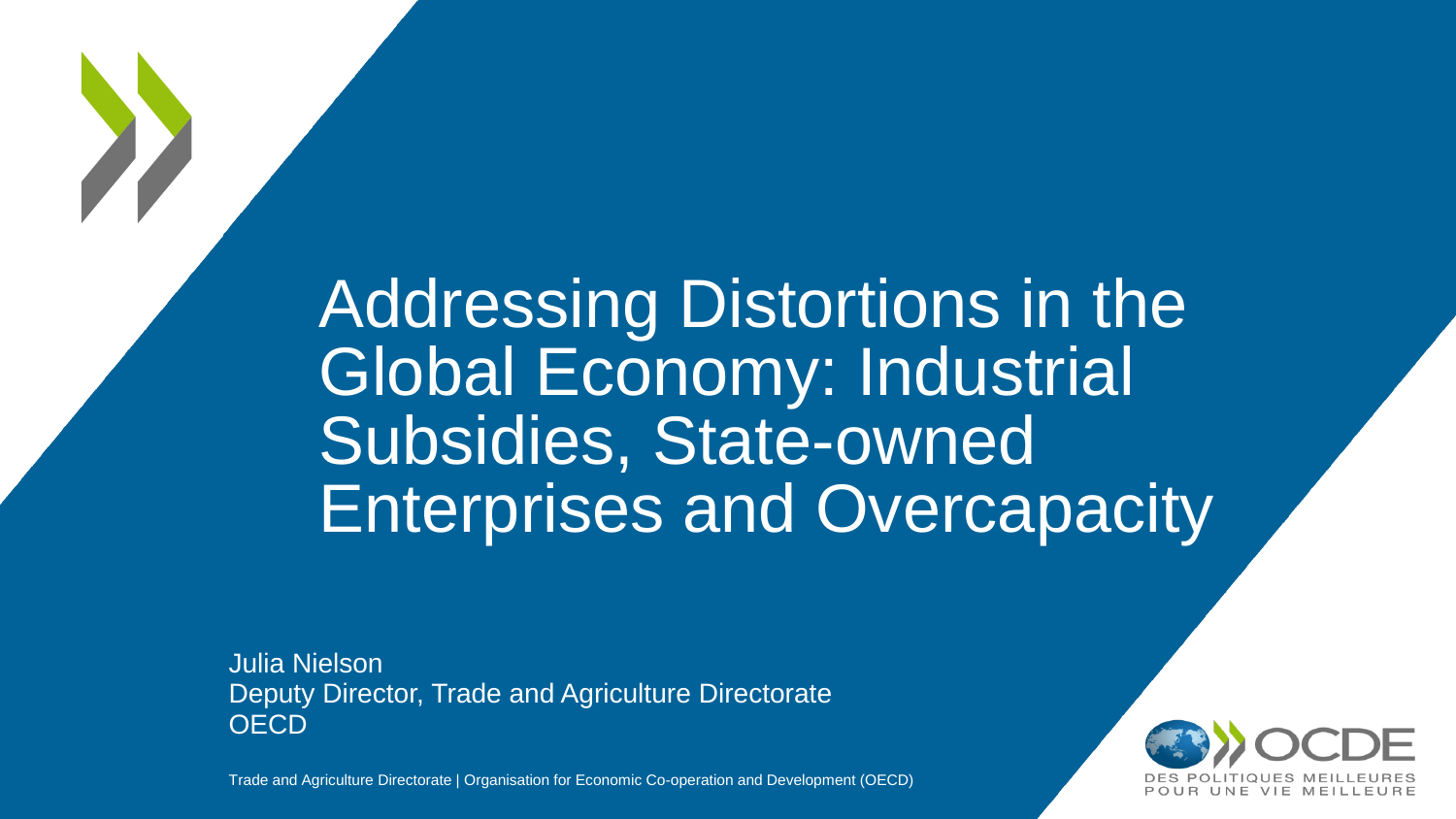

- Level playing field and distortions to competition (beggar-thy-neighbour)
- Encourages investment in capacity that not otherwise built, or keeps uneconomic capacity alive (with effects on prices, jobs)
- Impacts on important social and economic goals (governance, environment)
- Undermines faith in global markets and a fair global economy
- Support is a growth industry.....and is hard to reform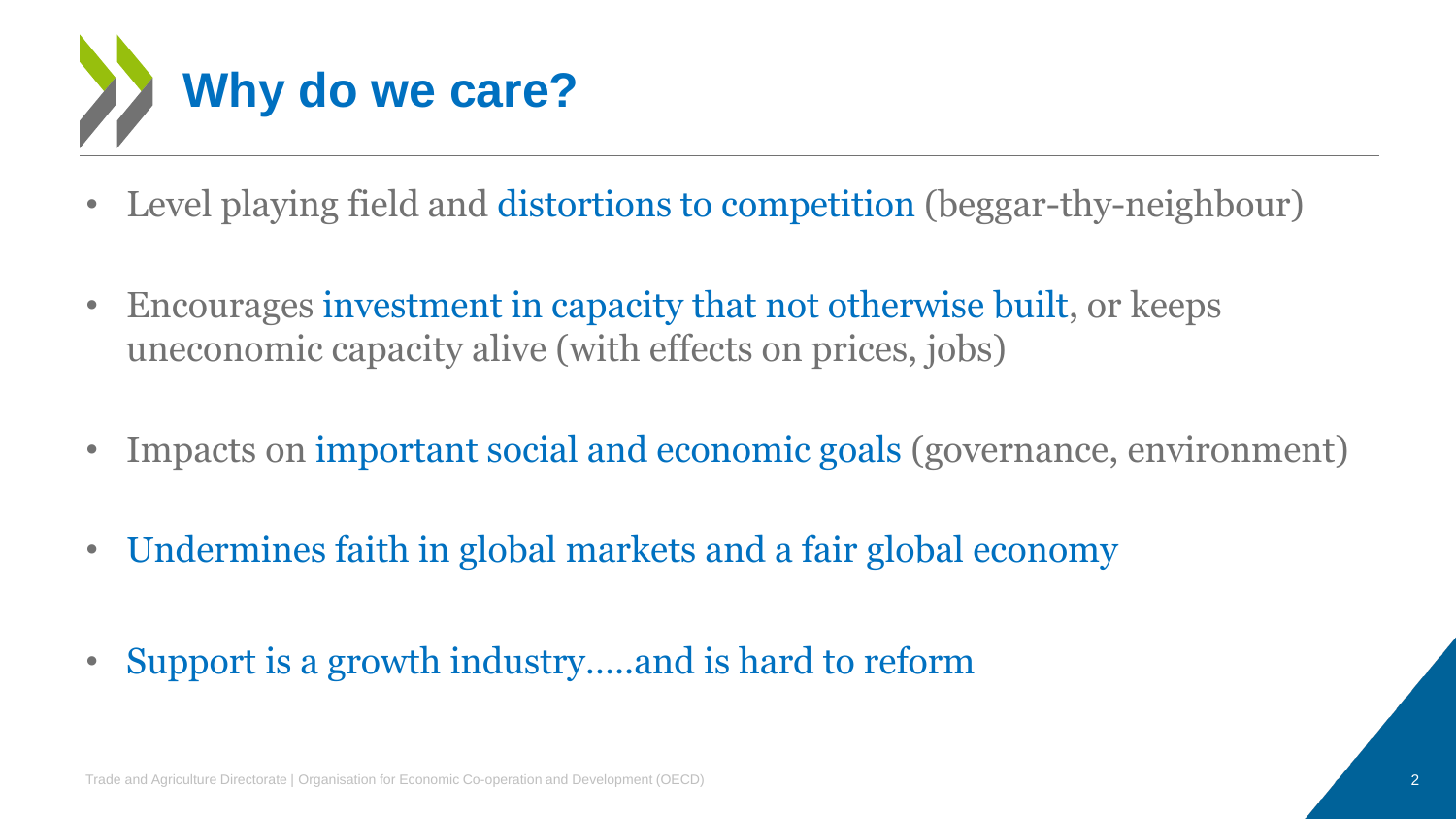# **Government support is hard to reform**

**Producer Support Estimates by country, percentage of gross farm receipts, 2000-02 and 2018-20**

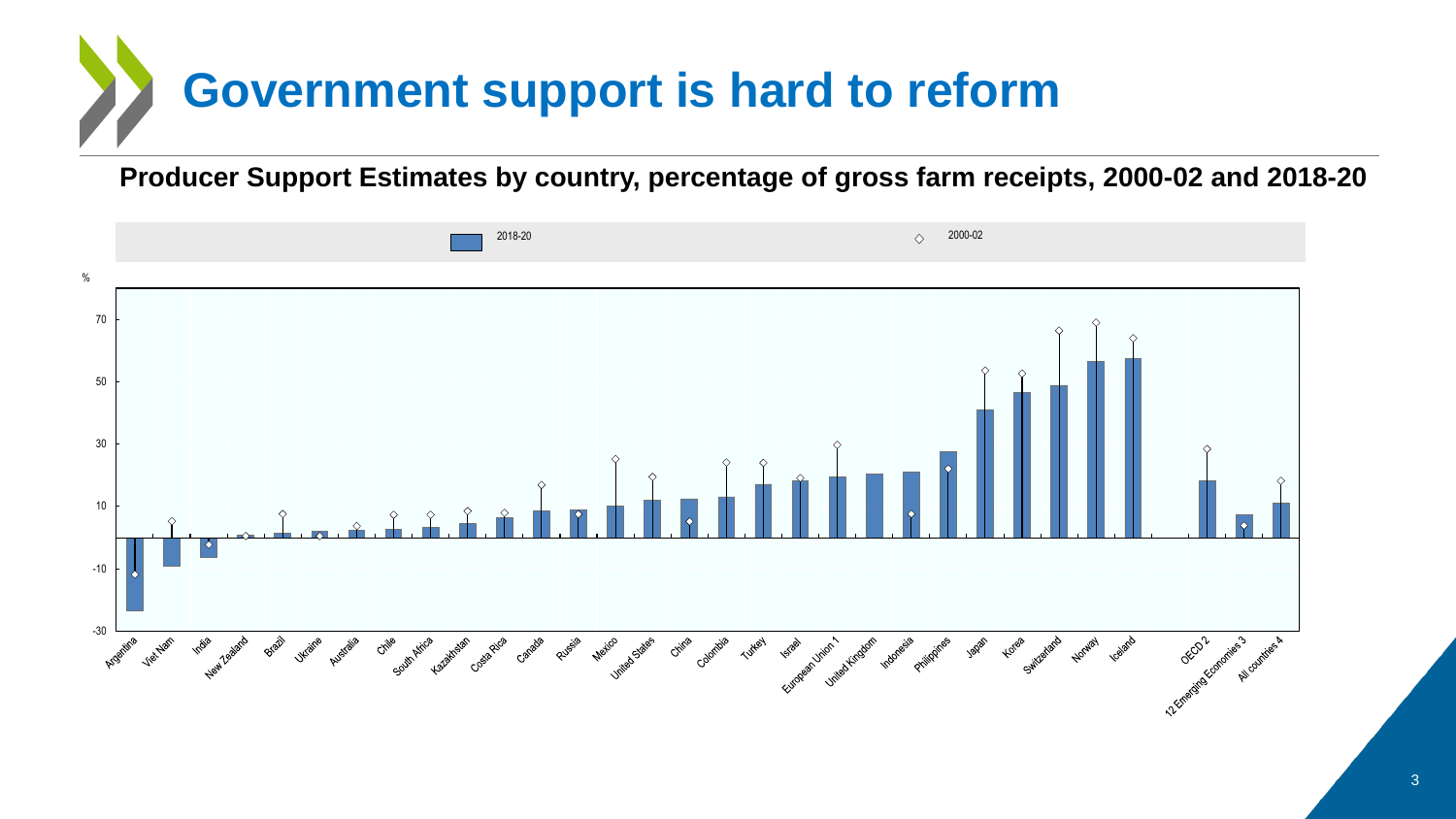# **It's a difficult time to address government support**

### (i) Significant – essential -- support in COVID-19.

- Design matters how you go in affects how/if you come out
- How you go out also matters loan guarantees, tradable sectors

## (ii) Resilient supply chains debate

– Role of state increasing, especially on essential goods

### (iii) National security/geopolitics

- Dual use and concentration concerns

### (iv) Green and digital transformations

- Public investments needed

## **What's a good subsidy?**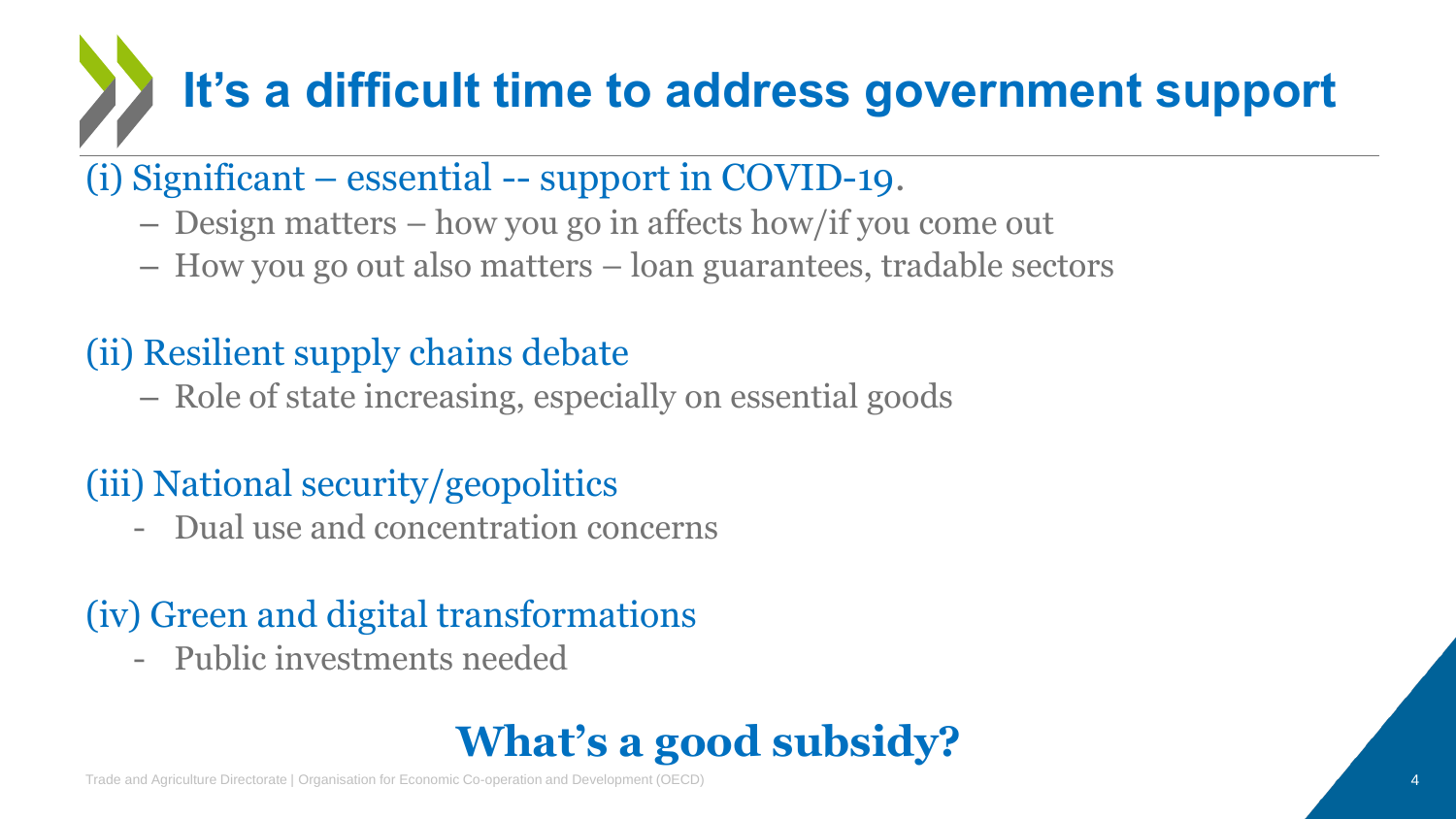

# UNDERSTANDING GOVERNMENT SUPPORT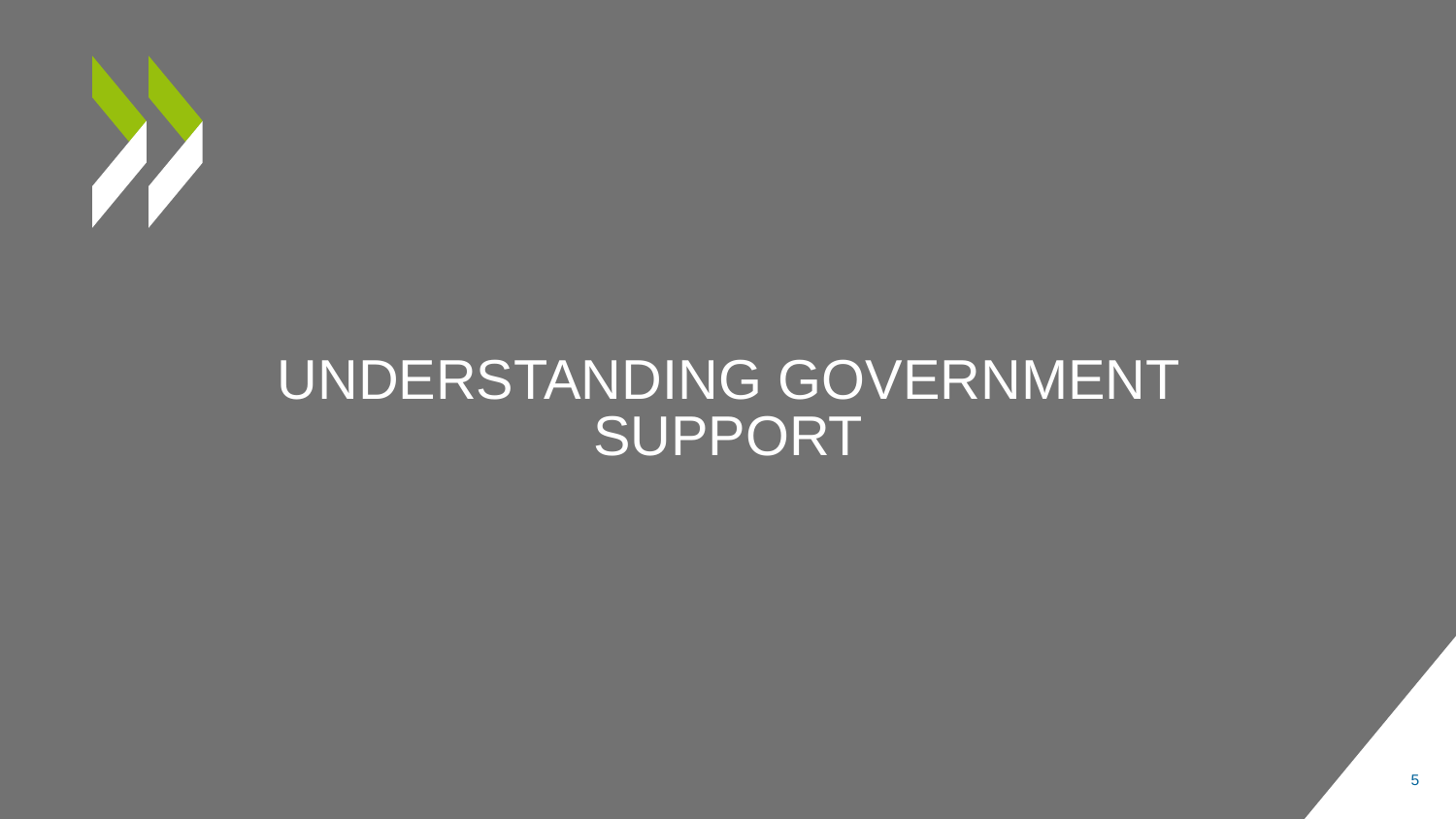# **Government support takes many forms**

|                                                                                |                                                      | Statutory or Formal Incidence (to whom and what a transfer is first given) |                                                 |                                                     |                                                                          |                                                      |                                                                                                                                                |                                          |
|--------------------------------------------------------------------------------|------------------------------------------------------|----------------------------------------------------------------------------|-------------------------------------------------|-----------------------------------------------------|--------------------------------------------------------------------------|------------------------------------------------------|------------------------------------------------------------------------------------------------------------------------------------------------|------------------------------------------|
|                                                                                |                                                      | A: Output                                                                  | <b>B:</b> Enterprise                            | <b>C:</b> Cost of                                   | <b>Costs of Value-Adding Factors</b>                                     |                                                      |                                                                                                                                                |                                          |
|                                                                                |                                                      | returns                                                                    | income                                          | intermediate<br>inputs                              | D: Labour                                                                | <b>E:</b> Land and<br>natural<br><b>resources</b>    | <b>F:</b> Capital                                                                                                                              | <b>G: Knowledge</b>                      |
| created)<br>transfer is<br>$\overline{a}$<br>(how<br><b>Transfer Mechanism</b> | 1: Direct<br>transfer of<br>funds                    | Output bounty or Operating grant<br>deficiency<br>payment                  |                                                 | Input-price<br>subsidy                              | Wage subsidy                                                             | Capital grant<br>linked to<br>acquisition of<br>land | Grant tied to the<br>acquisition of<br>assets                                                                                                  | <b>Government R&amp;D</b>                |
|                                                                                | 2: Tax revenue<br>foregone                           | Production tax<br>credit                                                   | Reduced rate of<br>income tax                   | Reduction in<br>excise tax on<br>input              | Reduction in<br>social charges<br>(payroll taxes)                        | Property-tax<br>reduction or<br>exemption            | <b>Investment</b> tax<br>credit                                                                                                                | Tax credit for<br>private R&D            |
|                                                                                | 3: Other<br>government<br>revenue<br>foregone        |                                                                            | Waiving of<br>administrative<br>fees or charges | Under-pricing of<br>a government<br>good or service |                                                                          | access to<br>or natural<br>resources                 | Under-pricing of Debt forgiveness Government<br>or restructuring; transfer of<br>government land soft loan from the intellectual<br>government | property rights                          |
|                                                                                | 4: Transfer of buffer stock<br>risk to<br>government | Government                                                                 | Third-party<br>liability limit for<br>producers |                                                     | Assumption of<br>occupational<br>health and<br>accident liabilities land | Credit guarantee<br>linked to<br>acquisition of      | Loan guarantee;<br>non-market debt-<br>equity swaps and<br>equity injections                                                                   |                                          |
|                                                                                | 5: Induced<br>transfers                              | Import tariff or<br>export subsidy;<br><b>LCRs</b>                         | Monopoly<br>concession                          | Monopsony<br>concession;<br>export restriction      | Wage control                                                             | Land-use control Credit control                      | (sector-specific);<br>non-market<br>M&As                                                                                                       | Deviations from<br>standard IPR<br>rules |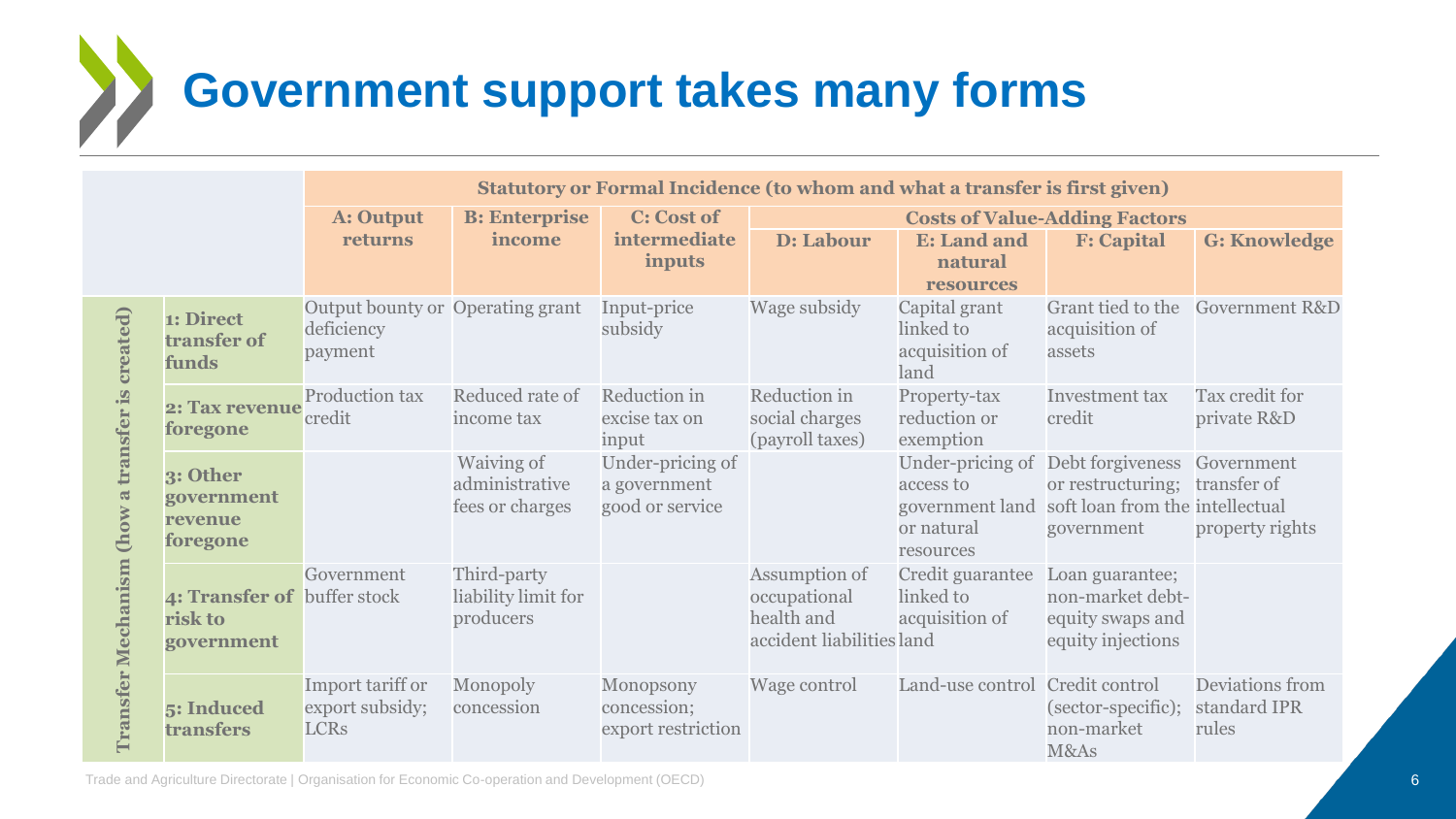# **Understanding support in industrial sectors is challenging**

#### • **Work to date**

- Commodity (aluminium)
- High-tech sector (semiconductors)
- Below market finance (horizontal)
- Ongoing work on energy inputs, impacts
- To assess government support in industrial sectors, we looked at **individual firms:**
	- Necessary given lack of policy transparency
	- Enables greater granularity (e.g., of subnational measures)
	- Enables identification of support beyond traditional forms (e.g., below market finance)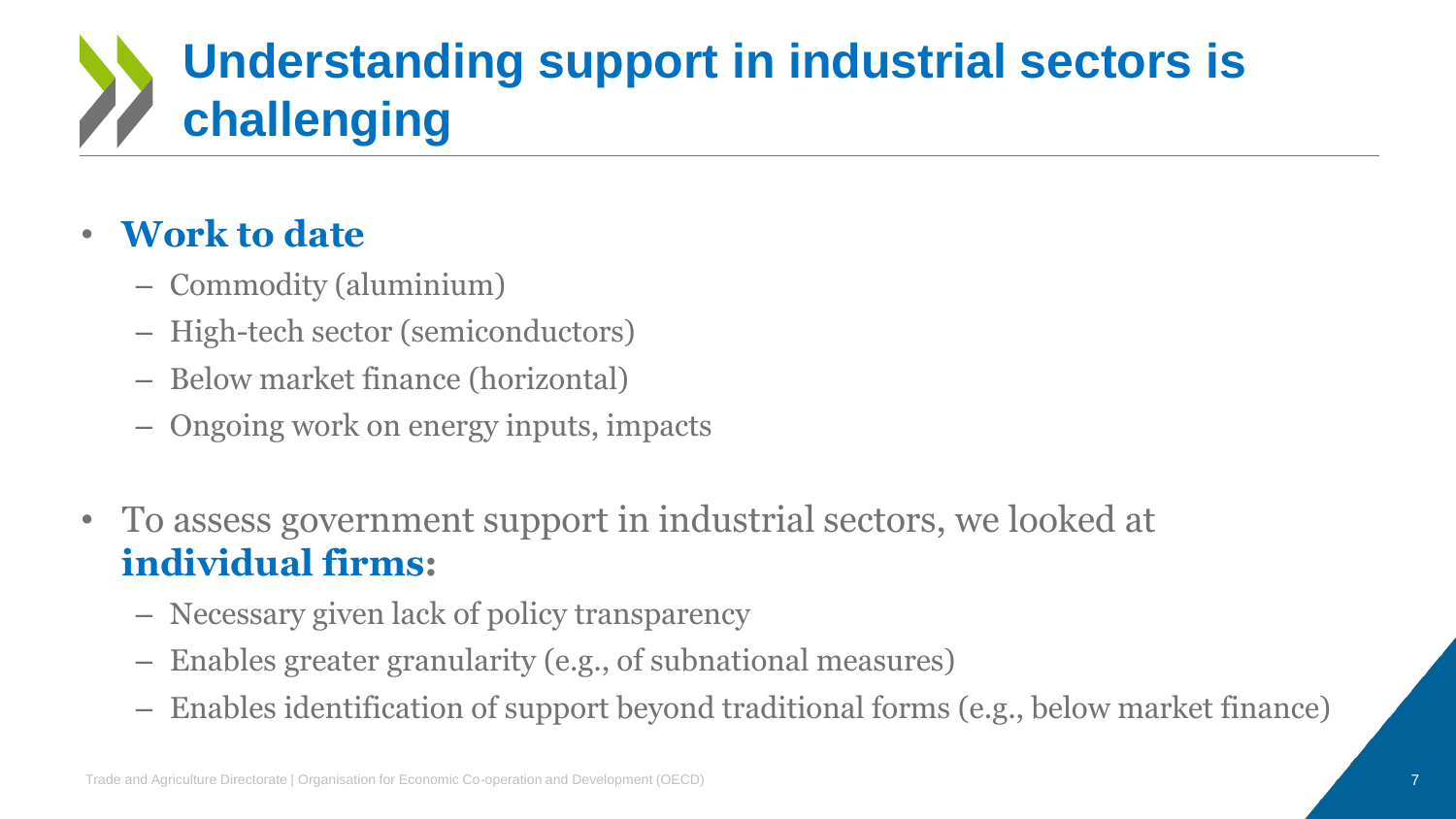

- **Support upstream** can have sizable **effects downstream**.
	- Need to take a **value chain approach**
- Support mostly takes the form of **energy subsidies** and **below-market financing**.
	- Below-market financing is hard to measure but even conservative estimates suggest it is significant. (USD 7- 56 billion)
	- Aluminium multinationals obtain support in the different countries in which they operate, but large SOEs get most support from their home countries.
- There is **strong involvement of the state** in the aluminium value chain, and SOEs are both recipients and providers of support:
	- $\triangleright$  SOEs account for almost half of all smelting capacity
	- $\triangleright$  Cheap finance (debt) is often delivered through stateowned financial institutions
	- $\triangleright$  Issues for transparency

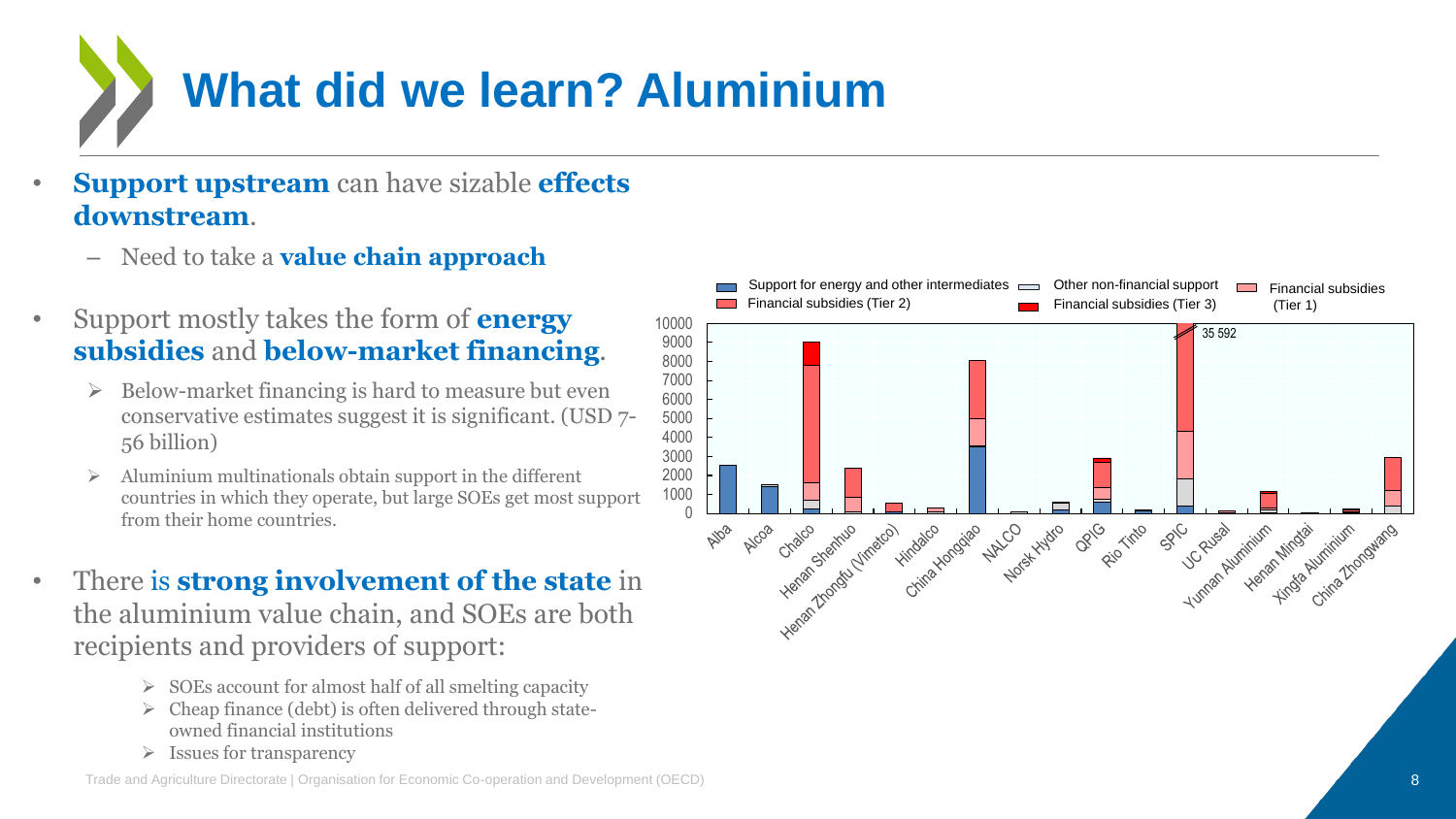

- R&D subsidies are significant
	- But do they work in hightech sectors?
- Below market finance significant: loans (debt), but also equity
	- Hard to measure equity
	- Not just one off benefit
- How to treat government ownership in firms?
	- SOEs vs government invested firms



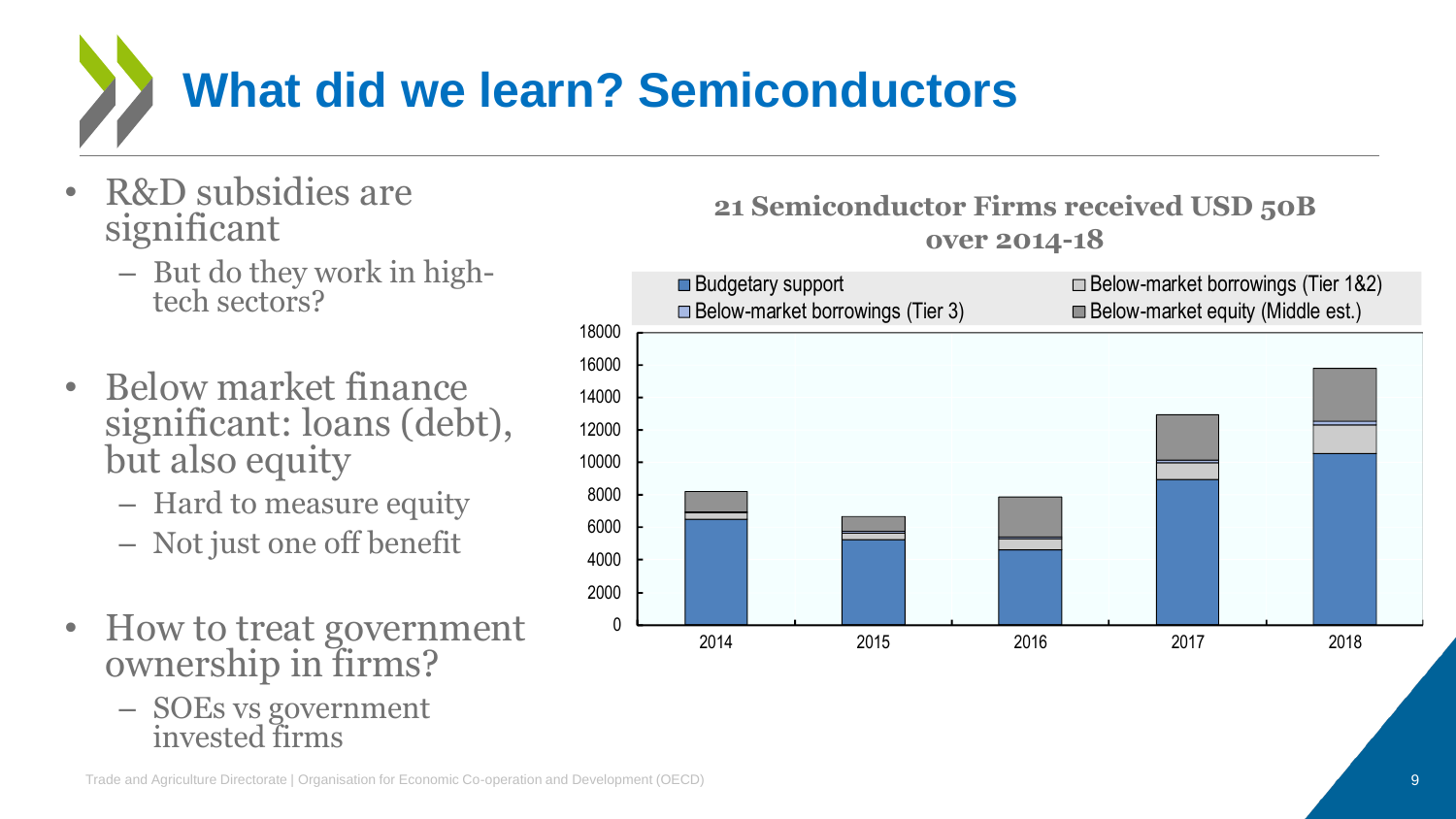

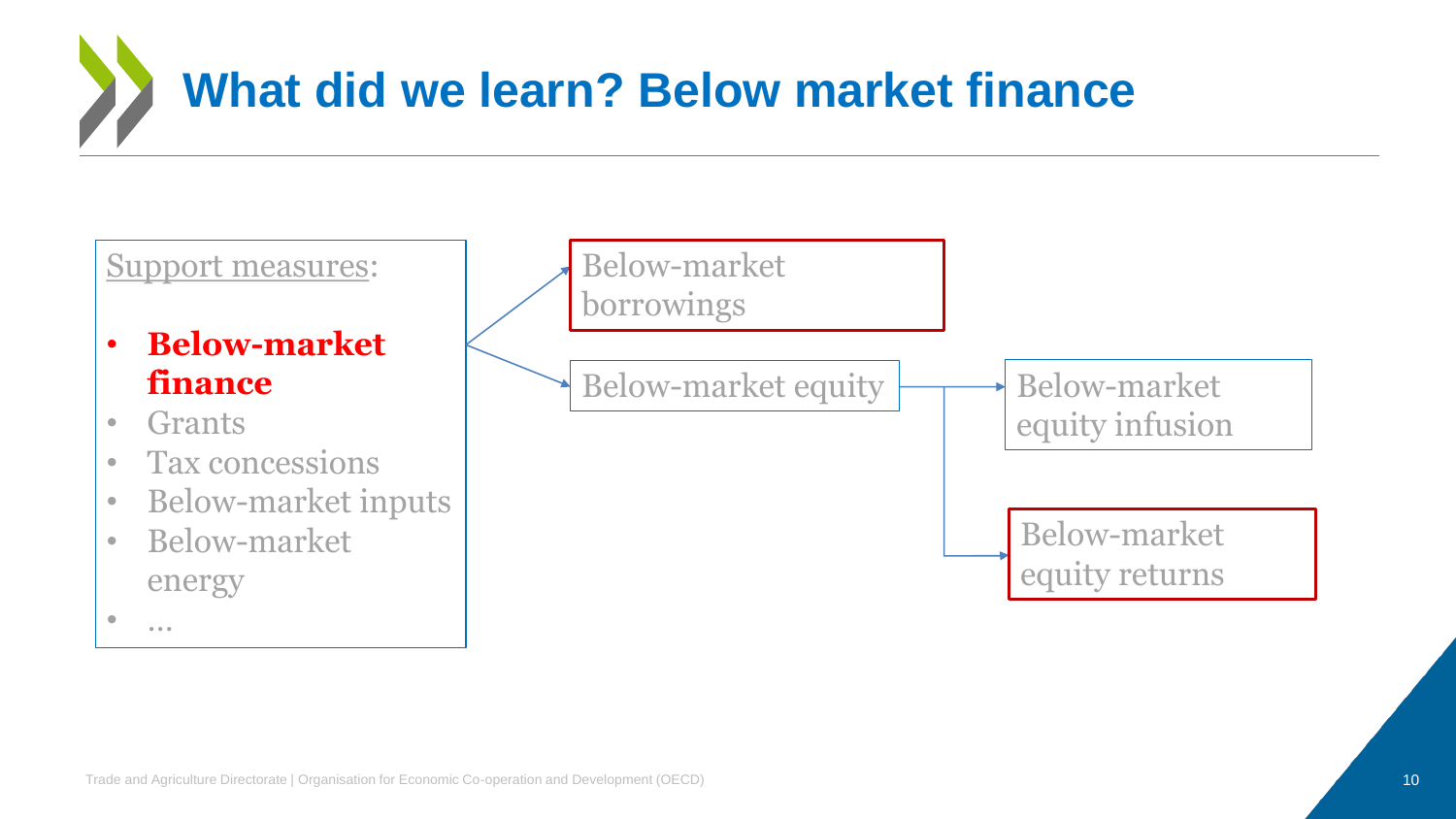## **Below-market finance is a large source of support in aluminium (left) and semiconductors (right)**

Government support by year and type of support, USD millions, current

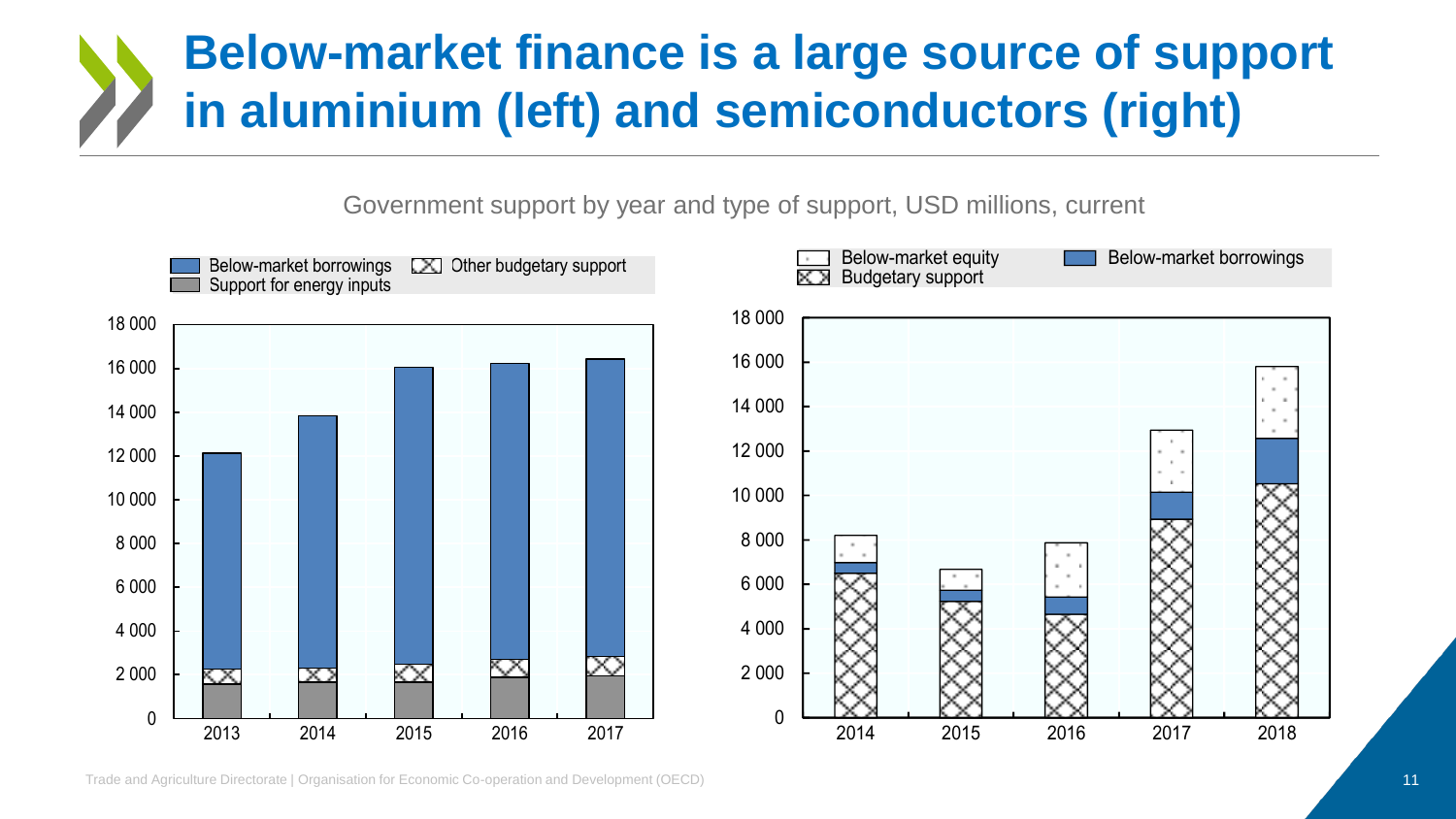## **Below-market borrowings appear especially marked in industries with excess capacity**

Average below-market borrowings, % of revenue

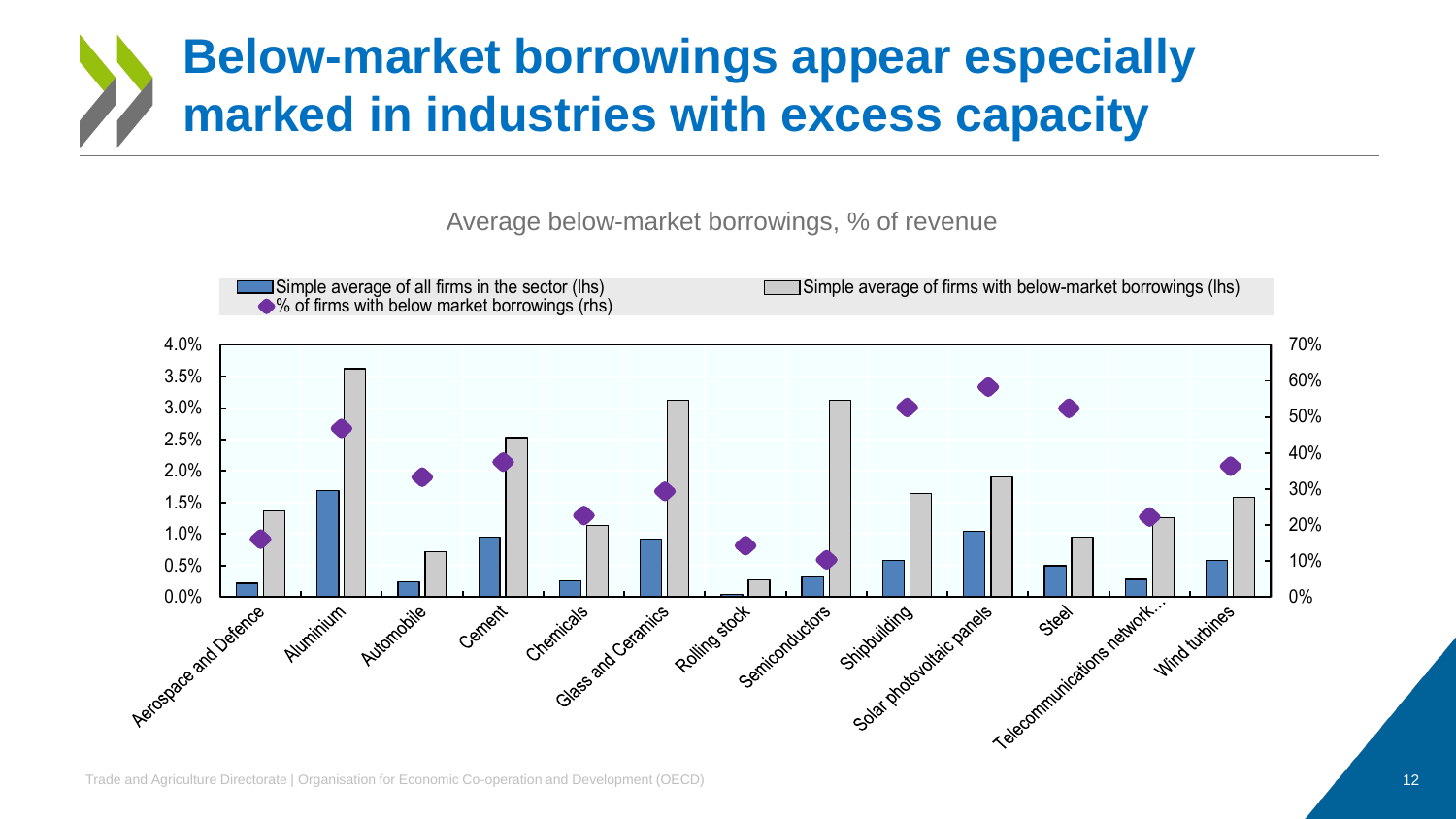## **Government-invested firms tend to benefit more from below-market borrowings**

Average below-market borrowings [BMB], % of revenue

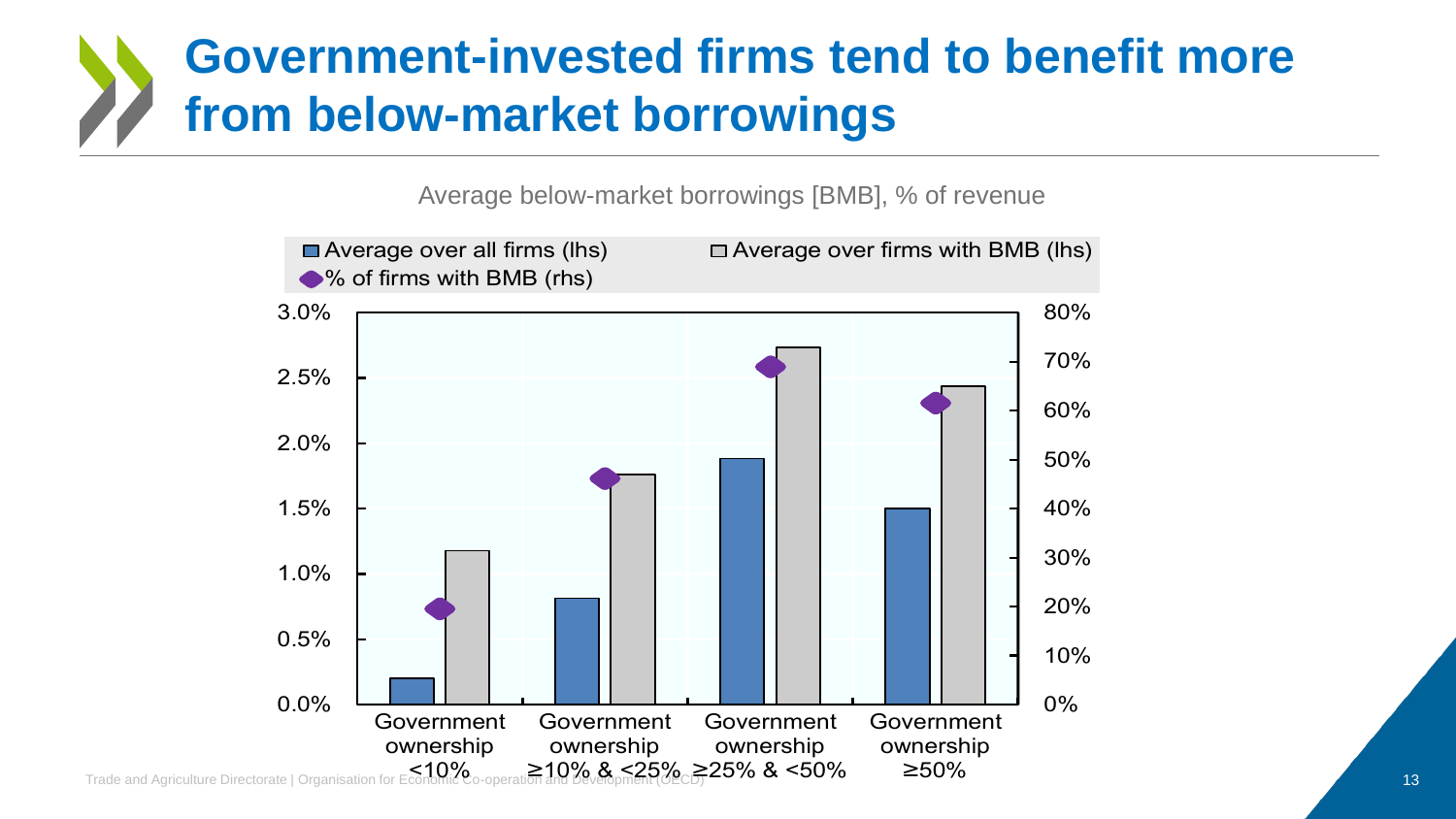# **An important challenge is knowing where the state is**

- Firms with more than 25% government ownership receive more support
	- State an important shareholder in a number of industrial sectors (aerospace, aluminium smelting, shipbuilding, steel), including those until recently largely private (semiconductors)

## • Government-invested firms are also important providers of support

- State owned/influenced financial institutions and cheap loans
- Utilities and below market energy
- Not just SOEs....but lack of transparency is a problem
	- Size, but also golden shares, Board appointees
	- Lack of transparency masks government support by giving appearance of regular commercial transactions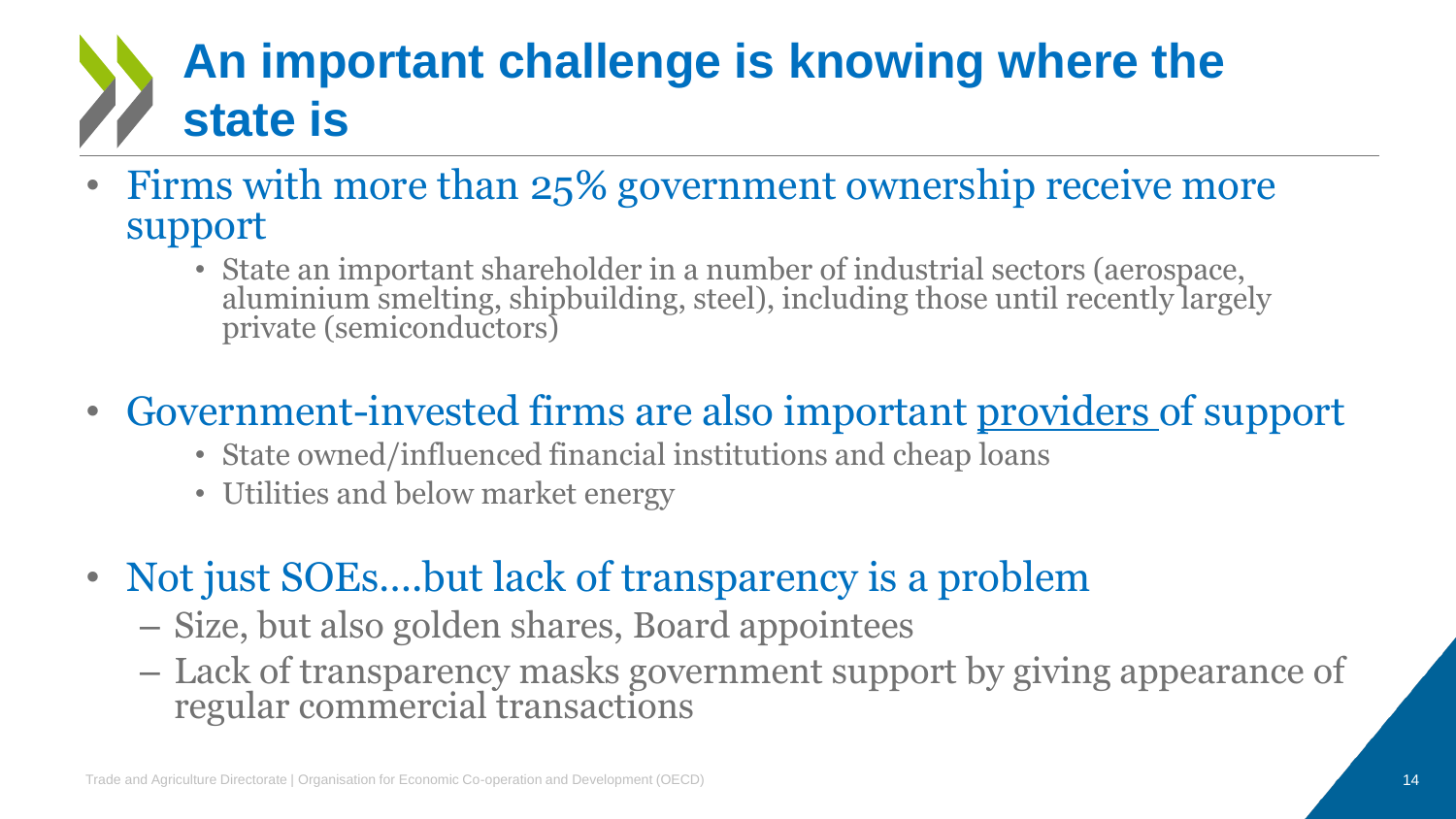# **Understanding impacts is a further challenge**

- Support builds along value chains
	- Attribution of benefit (downstream and upstream)
- Interacts with other government policies
	- E.g., export restrictions lower input costs
- Interactions among different forms of government support – Cheap inputs enhances profitability, masks below market equity or loans
- Technically challenging
	- Market benchmarks
	- Causality vs correlation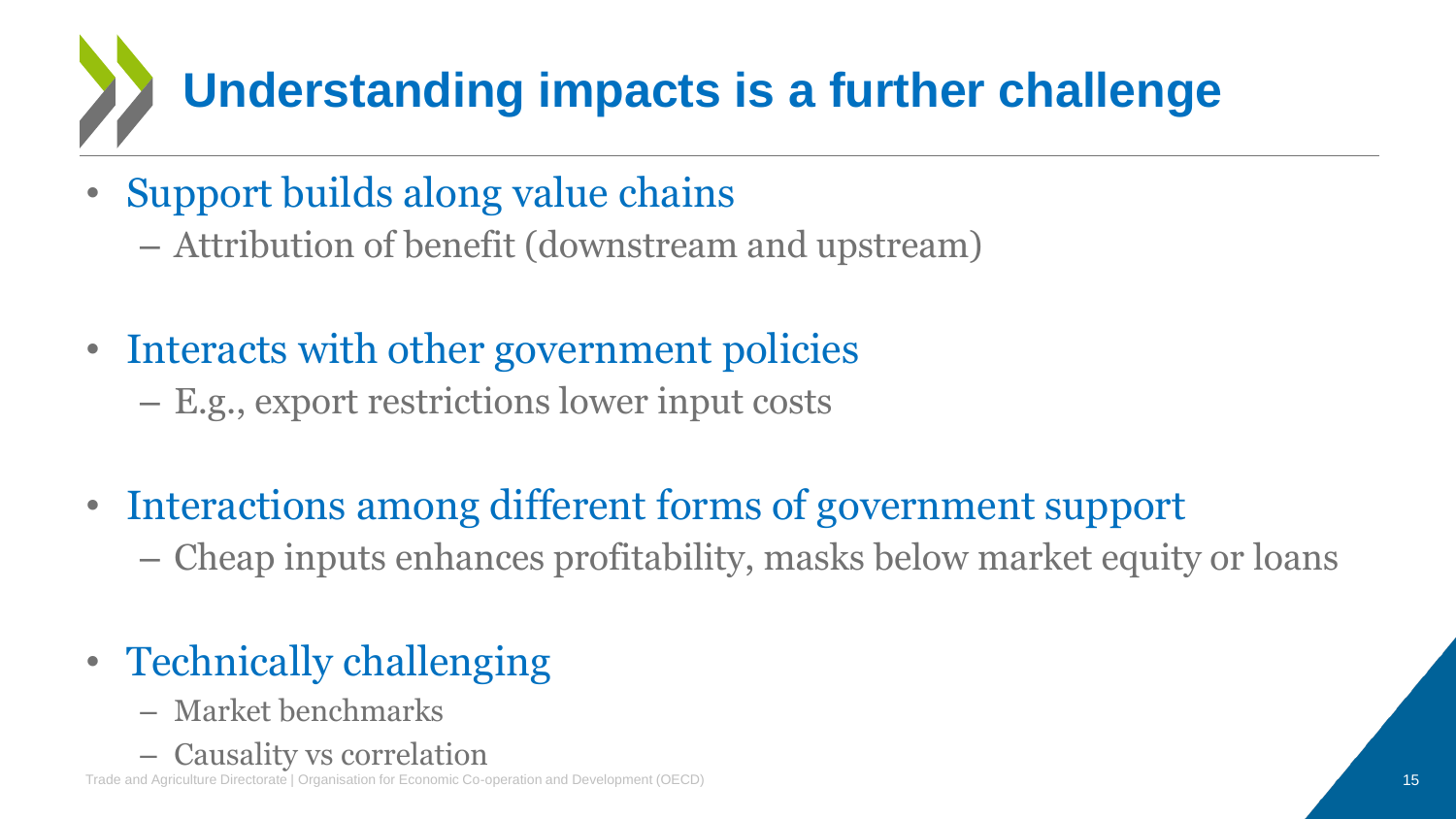

# INTERNATIONAL DISCUSSIONS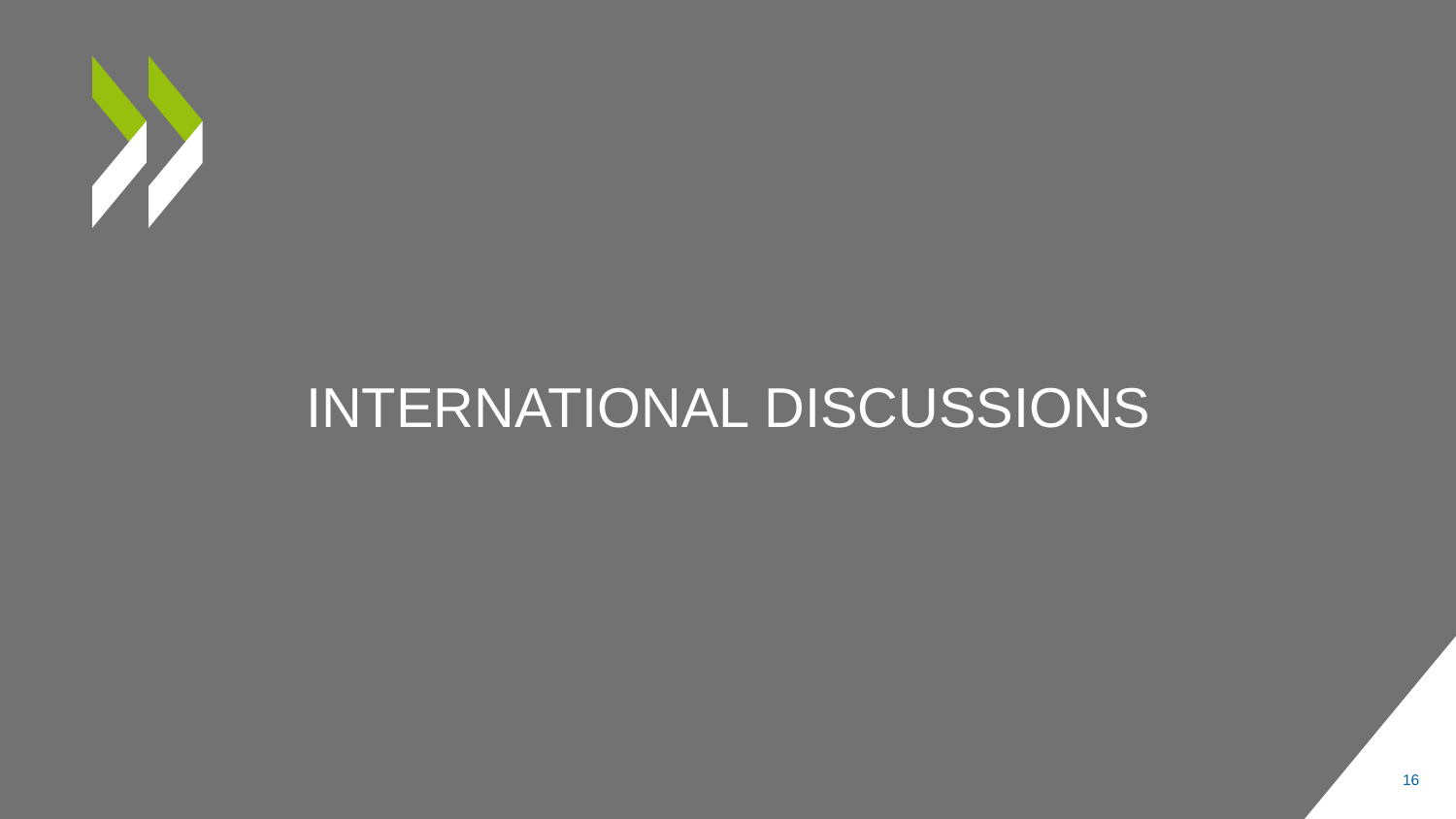

#### **[G20 MINISTERIAL STATEMENT ON TRADE AND INVESTMENT](https://www.g20.org/wp-content/uploads/2021/10/G20-TIMM-statement-PDF.pdf) (https://www.g20.org/wpcontent/uploads/2021/10/G20-TIMM-statement-PDF.pdf) :**

*We will continue to work to ensure a level playing field to foster an enabling business environment and to support the integrity and sustainability of the rules-based multilateral trading system, as affirmed in Riyadh and Tsukuba. We underscore the importance of fair competition, as we recognised in the context of the Riyadh Initiative on the Future of the WTO. Reducing trade tensions, tackling distortions in trade and investment, addressing supply chain disruptions and fostering mutually beneficial trade relations will be critical as economies respond to and recover from the COVID-19 pandemic. We reaffirm that structural problems in some sectors, such as excess capacities, can cause a negative impact.* 

*Many G20 members affirm the need to strengthen international rules on industrial subsidies and welcome ongoing international efforts to improve trade rules affecting agriculture. Many of us highlighted agricultural subsidies and agricultural market access.* 

*We recognise the importance of transparency of government support and WTO members meeting their transparency obligations. We reaffirm our commitment to fulfil those obligations and call on other WTO members to also do so.*

#### **Difficult debate:**

- Industrial vs all subsidies
- Excess capacity?
- Abuse of national security and trade remedies
- Development issues and policy space
- Transparency and burden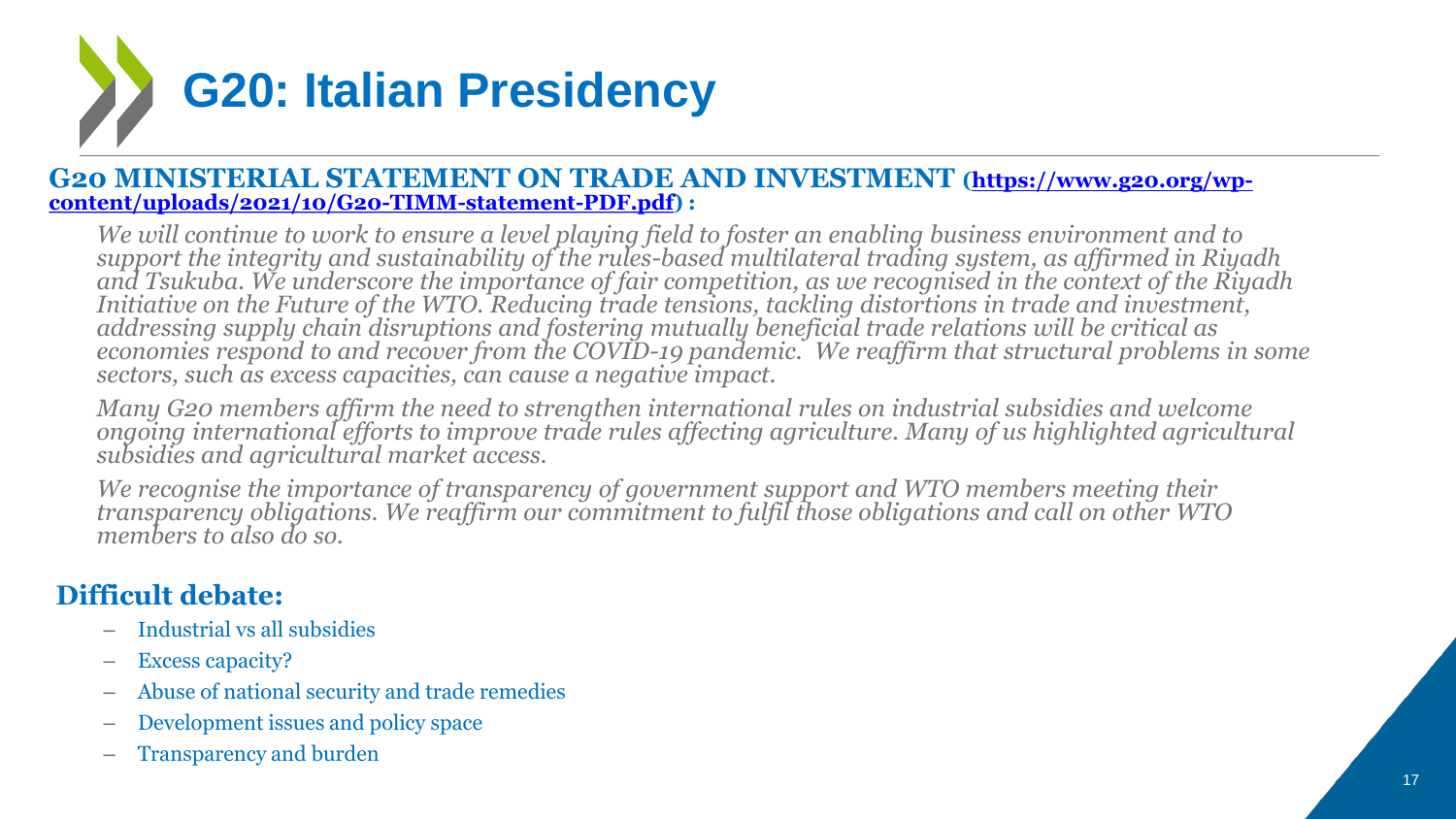

- **In-depth discussions, including at Trade Ministers**
	- Features in May, October Communiqués
	- Greater coordination, including of bilateral or unilateral actions
- **Chief economists and measurement/analytical agenda**
	- Keep building evidence base
	- Tackle analytical issues -- market benchmarks, impacts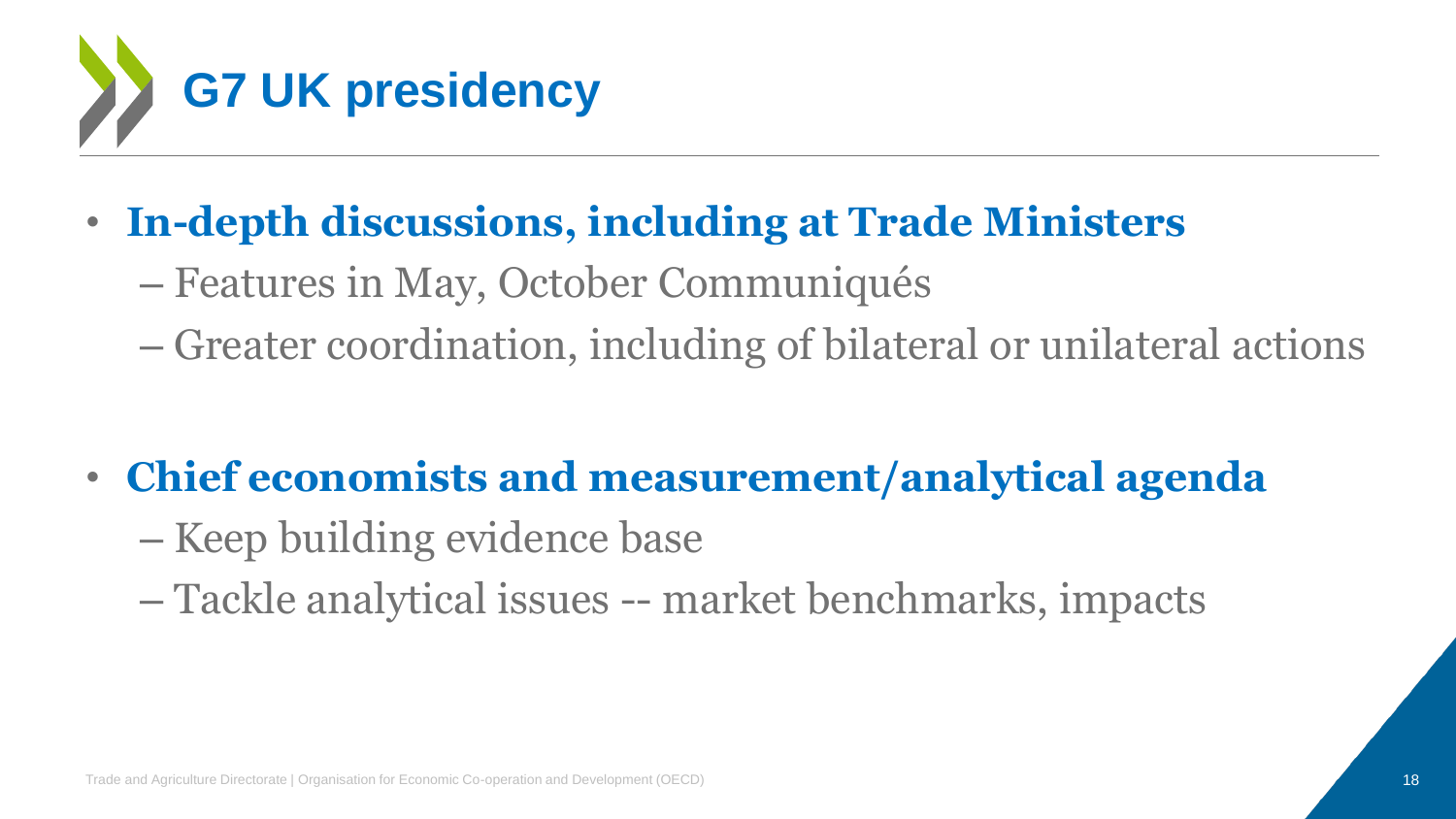

#### **Global Forum on Steel Excess Capacity (GFSEC)**

- Est. in German G20 presidency for 3 years to promote multilateral dialogue and cooperation on steel excess capacity. Extended in Tokyo 2019 for 3 years. OECD acts as facilitator.
- No longer includes major EMs (China, KSA, India, Indonesia); invitation to (re)join.
- Ministerial took place on 1 October; current mandate ends in 2022.

#### **OECD Recommendation on Competitive Neutrality**

- Competition and trade policy, implications global markets
- Definitions SOEs

#### **US-EU**

- **Trade and Technology Council** (TTC), Pittsburgh on 29 September 2021,
	- Work closely together to address global challenges, including unfair trade policies and practices
	- Desire to co-operate and adopt co-ordinated approaches for improving their domestic tools to tackle such policies and practices
	- Working group on 'Global Trade Challenges', focus *inter alia* on potential co-operation in dealing with the challenges posed by non-market economic policies and practices.

#### – **Steel and aluminium deal**

- TRQs
- Environmental aspects 19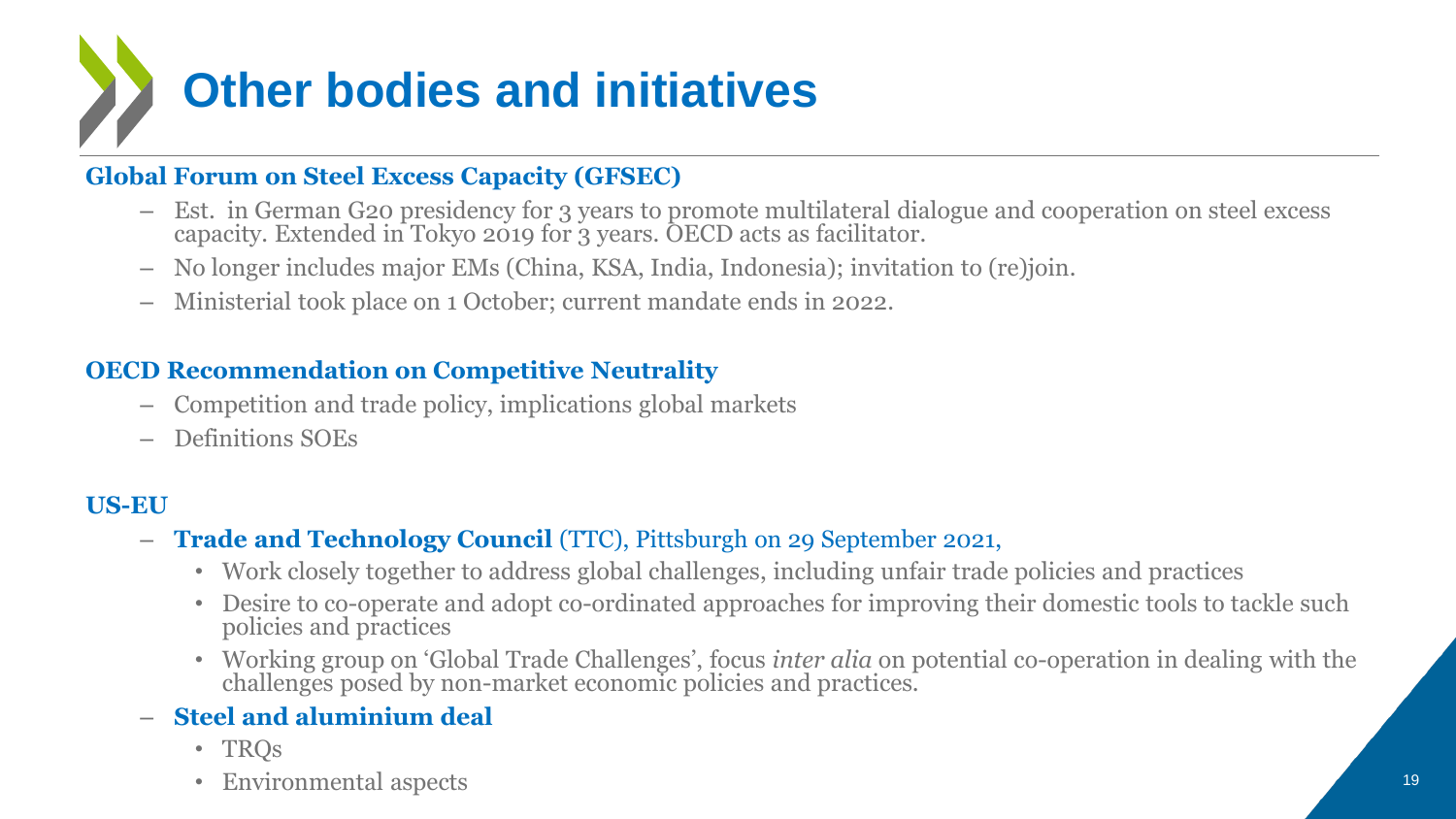

#### • **Need to strengthen rules**

- Address gaps -- below market finance
- Usability: evidence, onus

#### • **Start with transparency**

- WTO notification gaps how improve?
	- Link to wider transparency discussions
	- Role for WTO Secretariat? Other IOs?
	- Expand information on government investment
- Insufficient information on government ownership of companies

#### • **Government support needs to be addressed multilaterally**

- Transparency (what's going on)
- Predictability (lock in)
- Reduction (starting with the most egregious)
- Prevention (tomorrow's subsidisers in tomorrow's sectors) <sup>20</sup>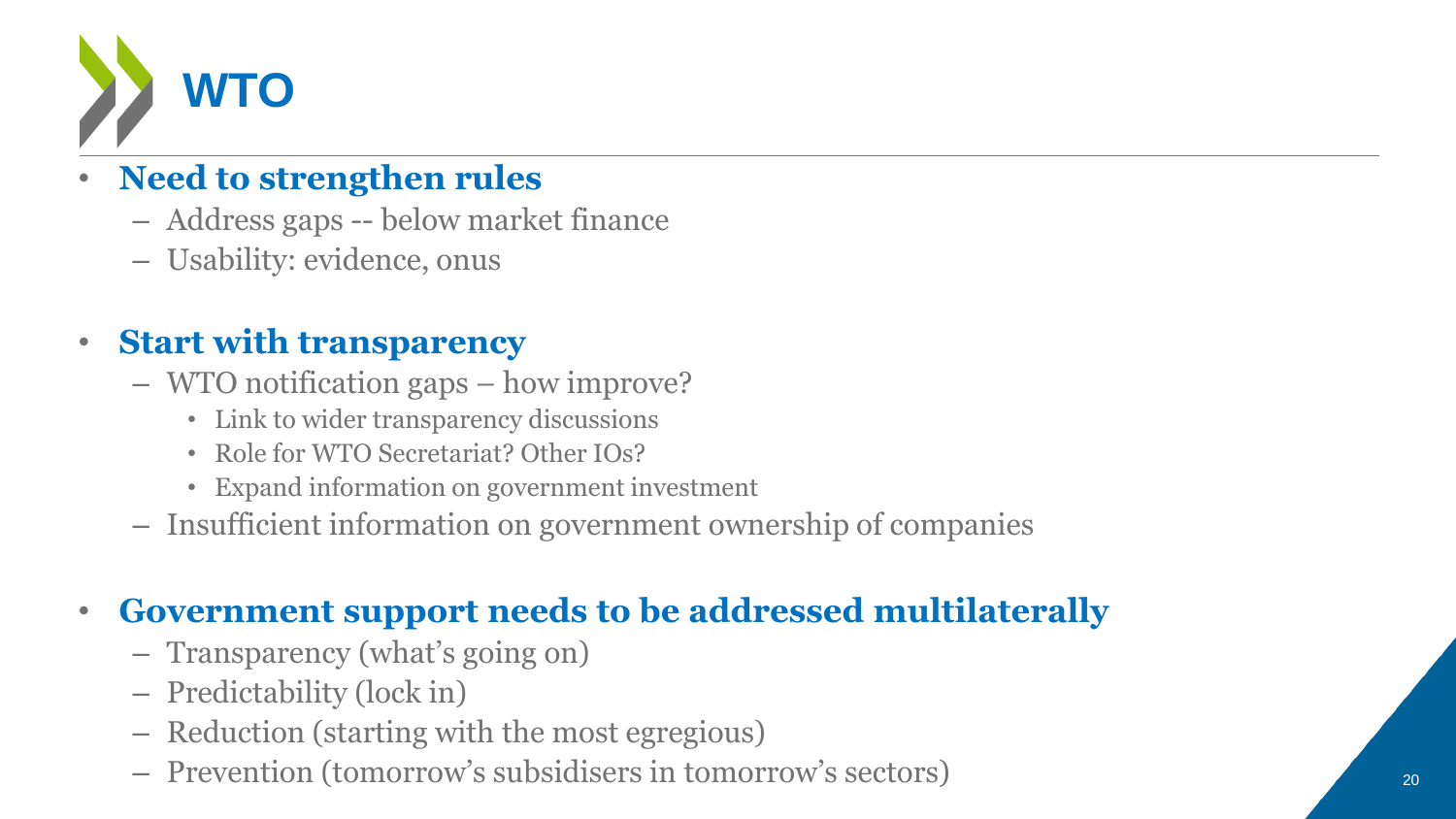# **International action, but all multilateralism is local**

- Need to **make the domestic case for global policy reform**
- **Government support can be self-defeating**
	- Subnational competition
	- Impacts on productivity
		- Negative correlation to cheap loans
- **Is support achieving its claimed objectives – or doing so efficiently?**
	- Who pays, who benefits?

### • **Opportunity costs of scarce public resources**

– Investments in the public interest (education, digital infrastructure, health systems!)